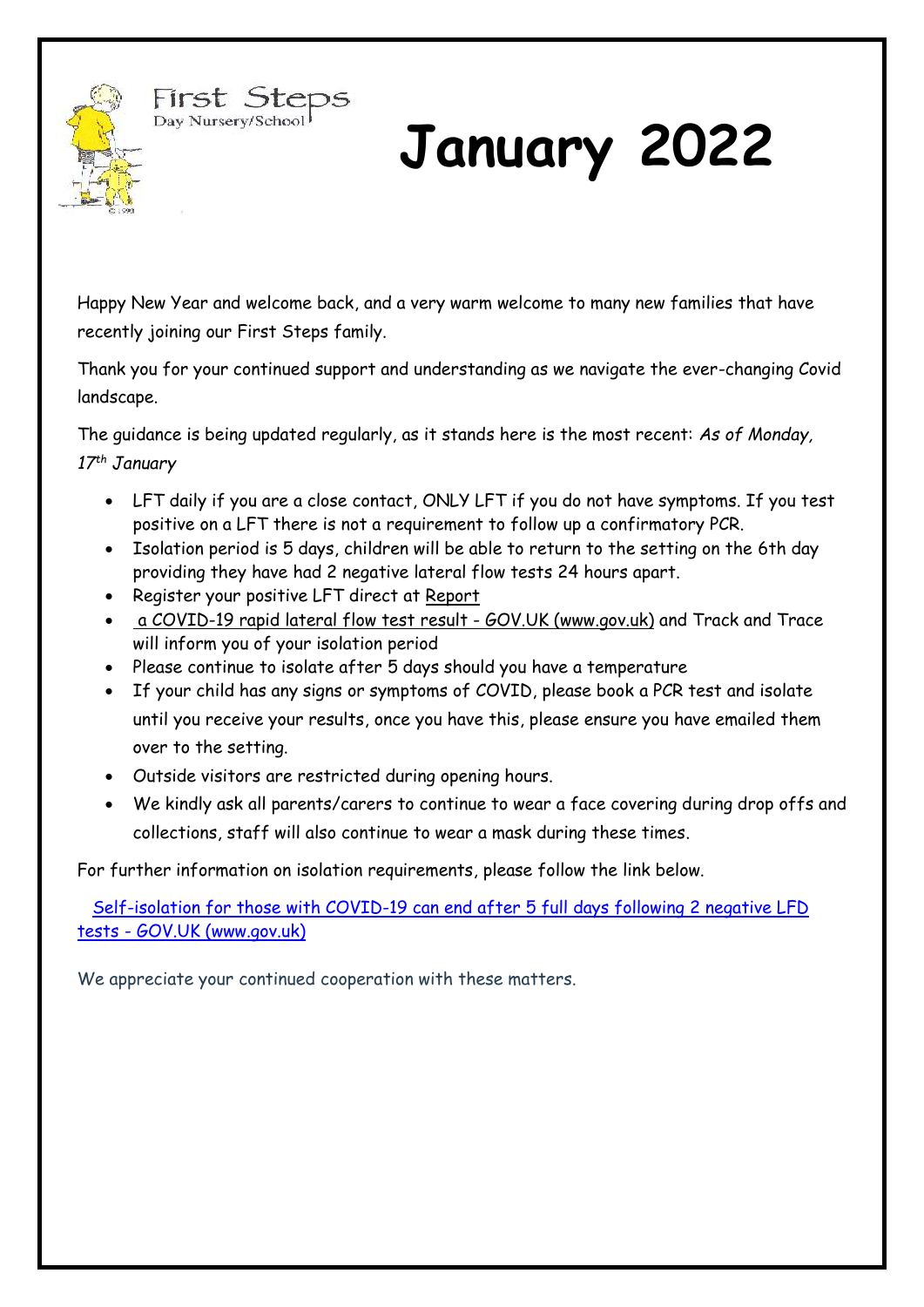

## Cooking and baking experiences



First Steps values the importance of offering children a wide range of fun, challenging and exciting activities and experiences. This week the children have be supporting the cooking by taking part in many baking activities to enjoy throughout their snack and mealtimes, these have included homemade, doughnuts, pizza bases, healthy fruity flapjacks and fruit cake.











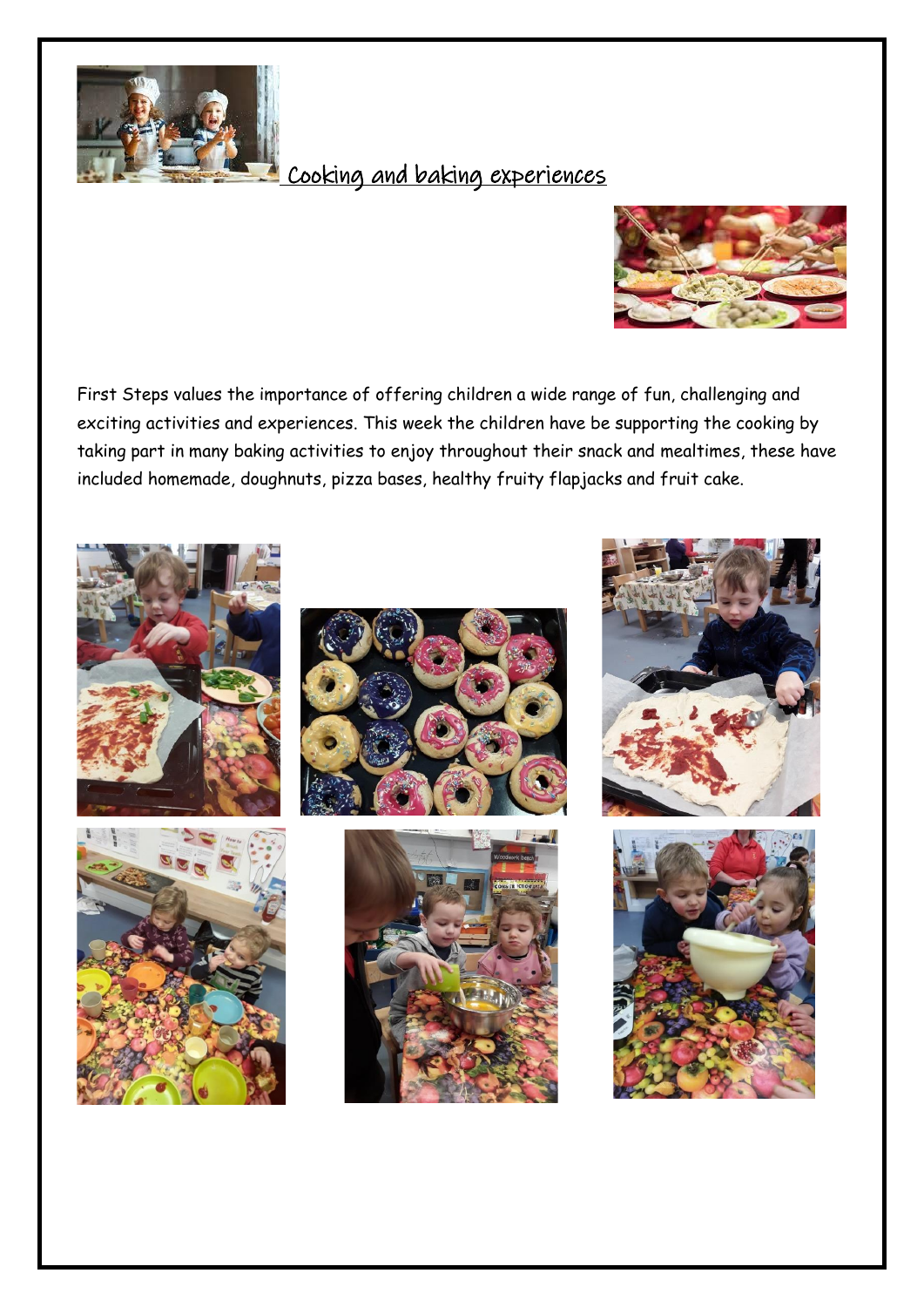#### Tuesday 1st February 2022 Chinese New Year



It is important that children are offered the opportunity to experience a wide range of flavours and textures, incorporating different foods from around the world.

With Chinese New Year fast approaching we will be making with the children some delicious Chinese favourites and recipes, learning all about the 'The Year of the Tiger'.

If any parents or relatives have some recipes, they would like to share with us please do upload these onto Tapestry. We do love a bit of master chef!

I have attached a delicious menu for Tuesday 1st February, incorporating many Chinese recipes and snacks the children will be offered throughout the day. We will also provide them with chop sticks to explore and use which could be very interesting!!

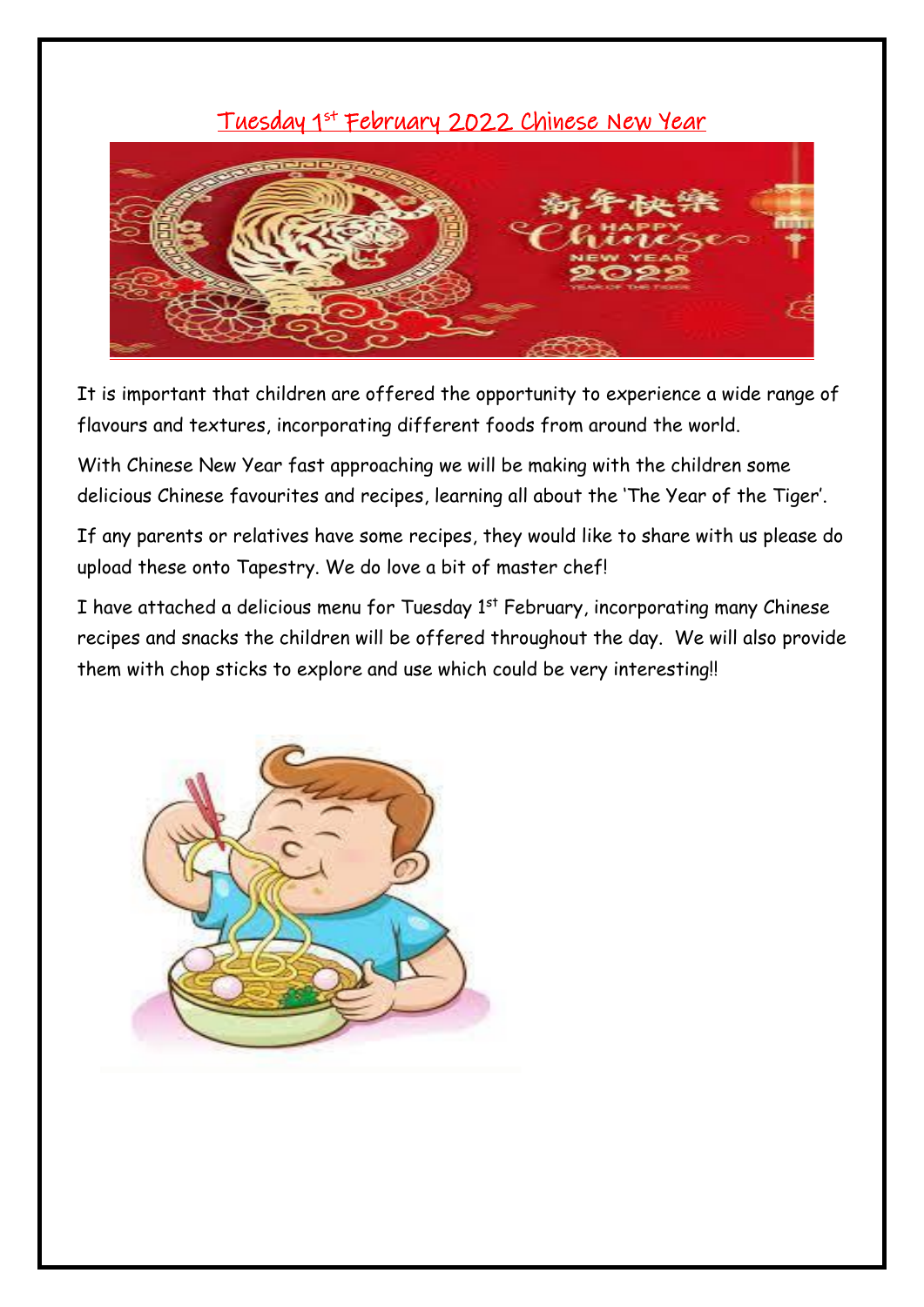



## Penalty shootout!

Ruth's husband Ben will be joining our First Steps family to provide a session with the children every other week to lead an activity, this week with many of the children keen to learn new ball skills Ben offered the children the opportunity to take part in a 'penalty shootout'.

Many of them inquisitive to hear and learn new words such as, drop kick, dribble, penalty and most importantly understanding sharing, turn taking and enjoying the fresh air, fun and exercise.



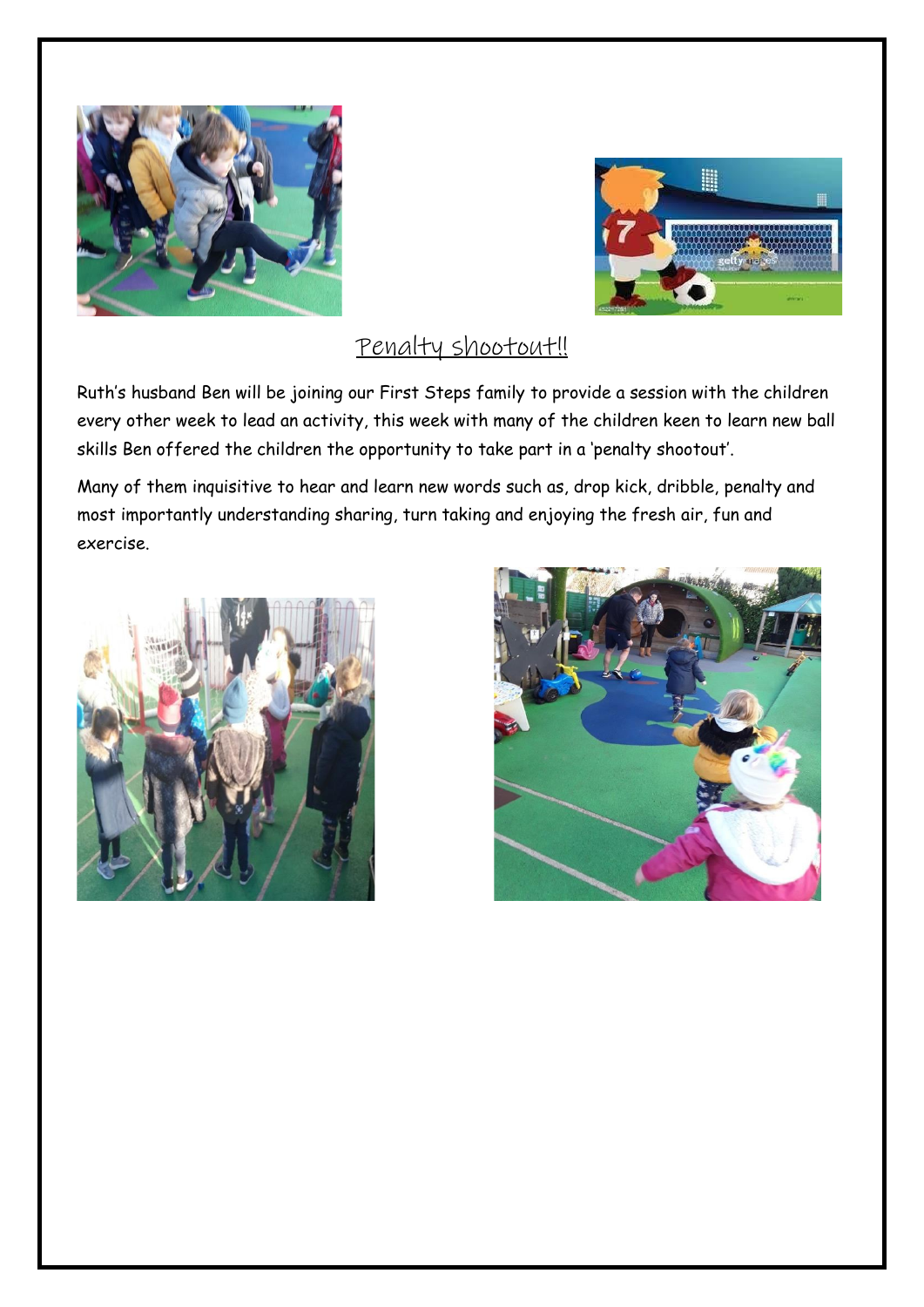## Outdoor Experiences

The children have shown a huge amount of curiosity in the weather and temperature changes, recently, through a walk in the field we observed the sun melting the frosty grass, using their hands and feet to explore this.







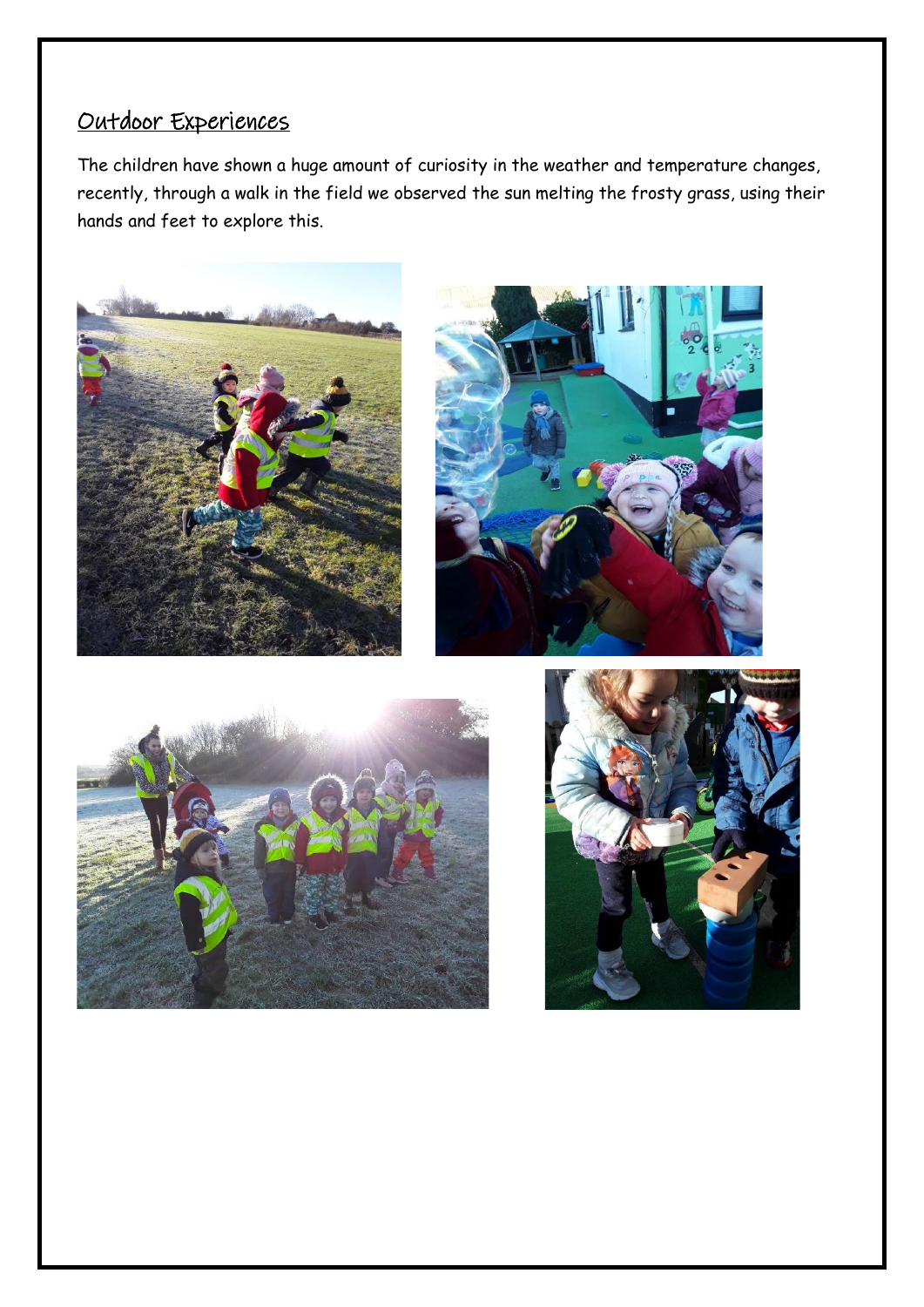

#### Early talk boost

First Steps have been providing a workshop called Early Talk boost since summer 2021 and have recognised the significant progress and development the children have made. Early Talk Boost sessions are aimed to help children in supporting communication, attention, listening skills, in turn with the intention to encourage the use of new words, building sentences and strengthening confidence to have conversations and discussions.

This course is a 9-week intervention with children completing around 2-3 sessions per week. These are around 15 minutes and aim to be fun.

Data has concluded that on average children **(**[Early Talk Boost \(ican.org.uk\)\)](https://ican.org.uk/training-licensing/i-can-programmes/early-talk-boost/)make six months progress after a nine-week intervention helping them to catch up with other children their age. This is twice the amount of progress of children not having the intervention.

We would like to take this opportunity to celebrate the success and progress of the children that have recently taken part over the Autumn term, and have attached a graph of last terms data.

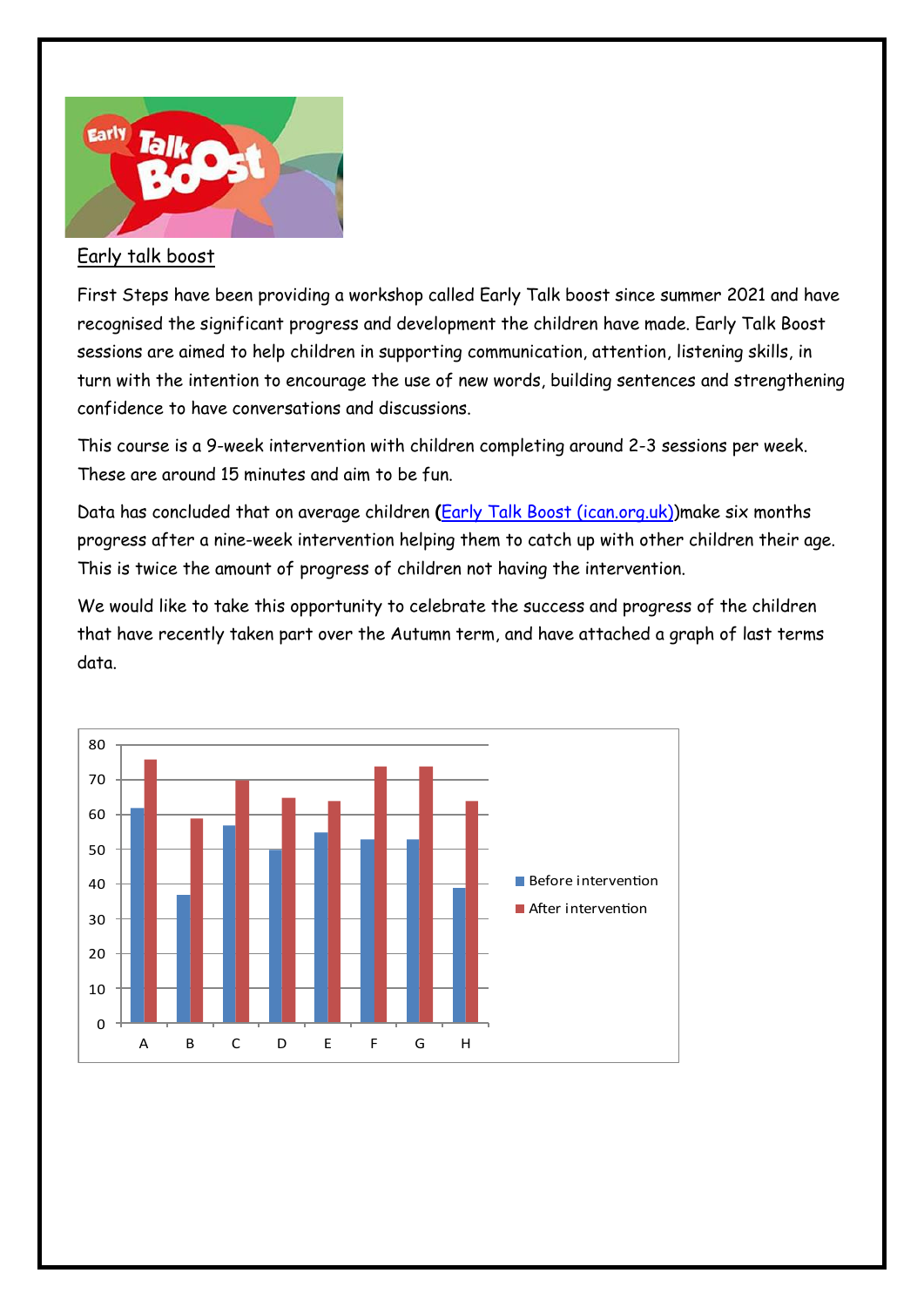## Staff training

At First Steps the team are continuously updating their knowledge, skills and qualifications, not only inline with guidance and requirements, but we are also very passionate about extending practitioners knowledge by putting our team through further training to help support and develop our practice to improve outcomes for each and every individual child.

Over this next term the team will be undertaking the following courses:

- 'Making sense of Autism'
- Letters and sounds
- Oral health improvements
- Sexual Behaviour Traffic Light Tool
- Inclusive communication
- First Aid

#### Polite reminders

Please ensure all items of clothing are clearly labelled, this includes wellington boots, hats, scarfs, and gloves

Also, to ensure your child is packed with several changes of spare clothes, the children experience water play and messy play daily and will often need a change of clothing during their day at nursery.

Please can I remind parents that the nursery closes at 5:30pm, it has been noted on occasions that parents are arriving after 5:30pm to collect children and then interested to discuss how their day has been. Which of course I totally understand is important, however this can be of course arranged over a telephone appointment or alternatively , we do have limited spaces available between 5:30-6pm if you feel this would be beneficial to give you more time at the end of a day and want to book this late session in please email samanathaware@fsdaynursery.co.uk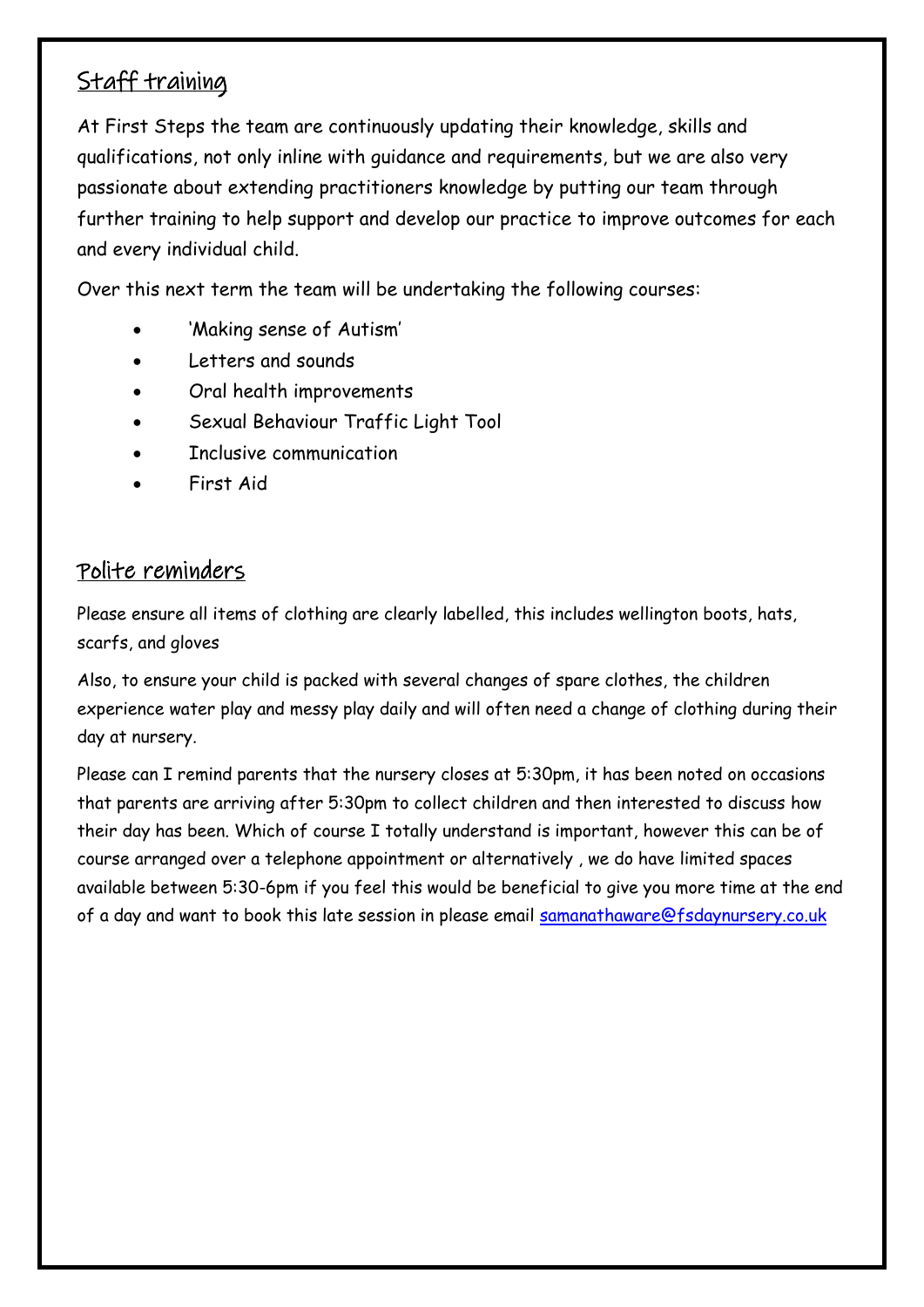#### Staff News

Sadly, we are having to say goodbye to Amber at the beginning of February, she has been offered an opportunity at a nursery closer to home, she will be truly missed form everyone at First Steps, but Amber promises she will keep in touch. We wish her all the very best and happiness at her new setting. If your child's key person is Amber, please be reassured that Hayley Rahn, Amber's Buddy will continue to support and work closely with your child until we have them an allocated key person. If you have any concerns regarding this, please do not hesitate to either speak with Hayley Rahn or myself (Ruth Garland-Davies) and we will be more than happy to talk.

However, on a positive note, we are excited to announce that Casey Height will be joining our First Steps family.

#### Dates for the diary

I have attcahed for your attention a calneder of events and festivalts ath we will be covering over this next year, we of course support each and every tchild's interests and learning through an 'In the moment approach' buit we also believe it is very important that children get to hear and learn about events and festivals that happen through iout the world.

If any parents/carers or family members have a profession, such as dentistery, health care professions or emergency services and would be able to come in and talk to the childen about what they do and share there expoerinces that would be wonderful. Please speak with yoiur child's key person to arrage a convient day/time

# Nursery Closure dates 2022/23

*Good Friday – Friday 15th April Easter Monday- Monday 18th April May Day- Monday 2nd May Coronation Day Spring bank holiday – Thursday 2nd June Platinum Jubilee bank holiday- Friday 3rd June Summer bank holiday- Monday 29th August Christmas closure date- 26th December - 4 th January 2023 Return date – Thursday 5th January 2023*